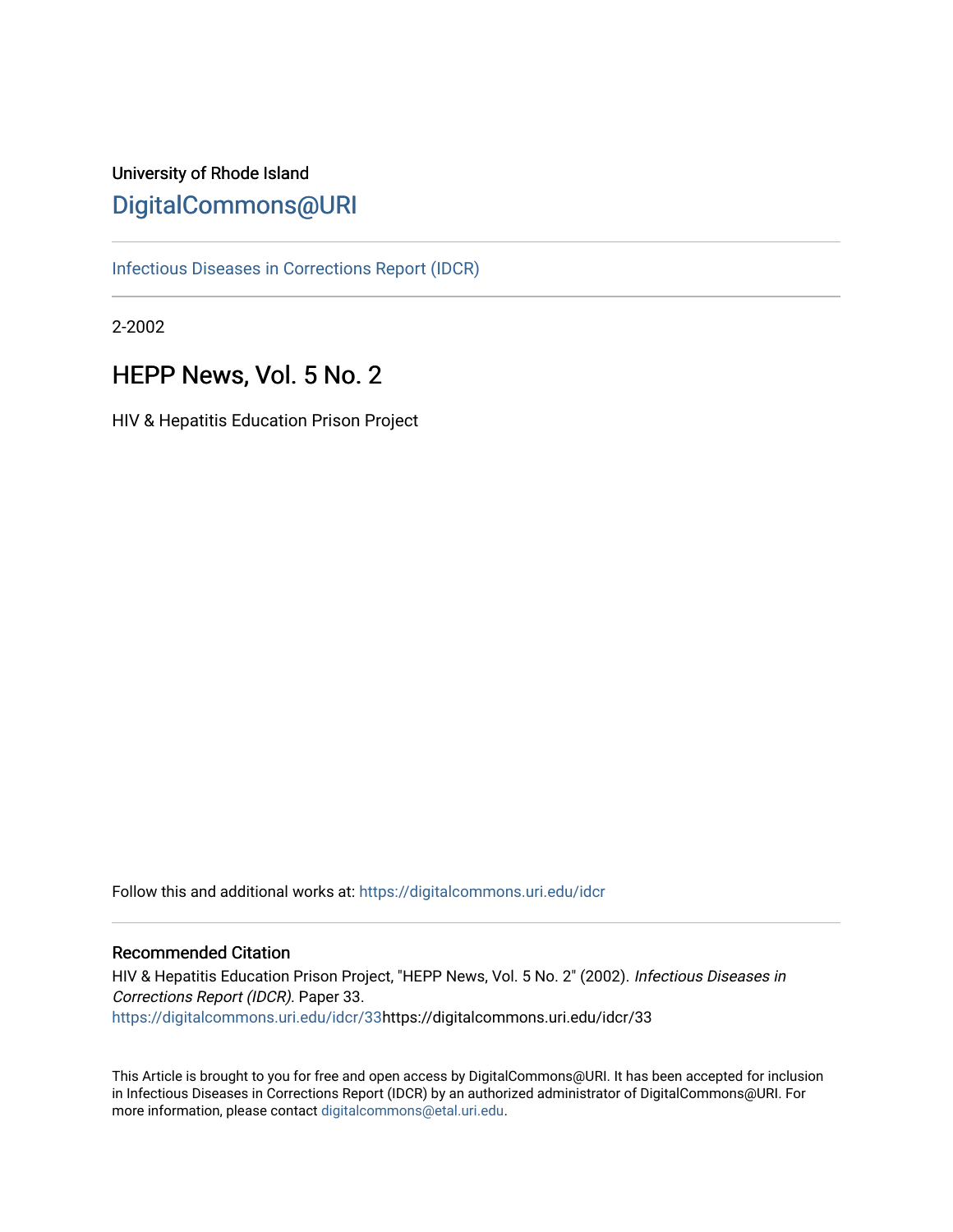

SPONSORED BY THE BROWN MEDICAL SCHOOL OFFICE OF CONTINUING MEDICAL EDUCATION.

# **ABOUT HEPP**

*HEPP News, a forum for correctional problem solving, targets correctional administrators and HIV/AIDS and hepatitis care providers including physicians, nurses, outreach workers, and case managers. Continuing Medical Education credits are provided by the Brown University Office of Continuing Medical Education to physicians who accurately respond to the questions on the last page of the newsletter.* 

> **CHIEF EDITOR Anne S. De Groot, M.D.** *Director, TB/HIV Research Lab, Brown Medical School*

#### **DEPUTY EDITORS Frederick L. Altice, M.D.** *Director, HIV in Prisons Program, Yale University AIDS Program*

**Joseph Bick, M.D.** *Director, HIV Treatment Services, California Medical Facility, California Department of Corrections*

**David P. Paar, M.D.** *Director, AIDS Care and Clinical Research Program, University of Texas, Medical Branch*

**Faculty Disclosure** In accordance with the Accreditation Council for Continuing Medical Education Standards for Commercial Support, the faculty for this activity have been asked to complete Conflict of Interest Disclosure forms. Disclosures are listed at the end of articles. All of the individual medications discussed in this newsletter are approved for treatment of HIV and hepatitis unless otherwise indicated. For the treatment of HIV and hepatitis infection, many physicians opt to use combination antiretroviral therapy which is not addressed by the FDA.

*HEPP News is grateful for the support of the following companies through unrestricted educational grants: Major Support: Agouron Pharmaceuticals, Abbott Laboratories, and Roche Pharmaceuticals Sustaining: Boehringer-Ingelheim Laboratories, Schering-Plough, Virologic and GlaxoSmithKline*

# **Preparing for Bioterrorist Threats in Corrections**

#### **Anne S. De Groot, M.D.\*,** *Brown Medical School, Editor, HEPP News* **David Thomas, J.D., M.D\*\*,** *Florida DOC*

A tabloid worker dies in Florida. Two postal workers die in Washington, D.C. A homebound retiree dies in Connecticut. An envelope packed with a white substance raises alarm when it is opened for routine screening at a US correctional facility. The common link? Spores from *Bacillus anthracis*. Fortunately, the white powder at the correctional facility did not contain anthrax spores, and moreover, correctional officials recognized the potential anthrax threat, deposited the envelope in a secure receptacle, quarantined the area and alerted the authorities. Proper training and access to appropriate protocols for handling suspect substances (Table 1) allowed the correctional officers to maintain calm while experts were consulted.

Bioterrorism is an offshoot of biological warfare. Biological warfare is the use of bacterial or viral agents as weapons. Waging biological warfare is a violation of the Geneva Convention of 1925, which was reaffirmed by the UN General Assembly in 1966. Despite these affirmations, bioterrorism has recently occurred.

Medical events related to exposure to anthrax have been reviewed in detail in several publications.<sup>1,2</sup> Lane, La Montagne and Fauci, and others have reviewed the etiologic agents of biological terrorism.<sup>3,4</sup> A wealth of bioterrorism resources are also now available in medical journals<sup>5,6,7,8</sup> and on the web (see Resources). Because knowledge is the best defense against terror, this article will review some biological agents of terror, appropriate medical responses, and available means of treatment or prevention.

The seven characteristics of a bioterrorism agent are listed in Table 2. Of the seven, four (virulence, infectivity, stability and transmissibility) can be affected by modifying the genetic sequence of the bioterrorism pathogen. Research on these four characteristics is the primary thrust of most modern biological warfare research laboratories, and antibiotic resistance will be a significant concern during future bioterrorist events. On the other hand, mutations introduced in the anthrax used in the most recent outbreak may eventually yield up its identity.<sup>6</sup>

## **Table 1: What to do if you suspect Anthrax in the mail**

G Do not handle the mail piece or package suspected of contamination.

G Make sure that damaged or suspicious packages are isolated and the immediate area cordoned off.

G Ensure that all persons who have touched the mail piece wash their hands with soap and water.

G Notify your local law enforcement authorities.

G List all persons who have touched the letter and/or envelope. Include contact information and have this information available for the authorities.

G Place all items worn when in contact with the suspected mail piece in plastic bags and have them available for law enforcement agents.

G As soon as practical, shower with soap and water.

G Notify the Center for Disease Control Emergency Response at 770-488-7100 for answers to any questions.

*Adapted from the USPS website: http://www.usps.com/news/2001/press/ pr01\_1010tips.htm*

Lethal agents are also very effective bioterrorism tools because of the "panic effect" on susceptible populations (recent events certainly confirm this observation).<sup>7</sup> Potentially lethal agents that have been placed in category A (high threat) include smallpox (Variola), bubonic plague (*Yersinia pestis*), tularemia *(Francisella tularensis)* and anthrax (*Bacillus anthracis*). (Table 3) These will be reviewed here.

#### **ANTHRAX**

#### **Pathogen and Immunopathogenesis**

*Bacillus anthracis* is a gram-positive spore-forming bacteria. The bacterium only sporulates under adverse conditions (lower oxygen availability or declining pH); thus production of *Continued on page 2*

| WHAT'S INSIDE                                     |  |
|---------------------------------------------------|--|
|                                                   |  |
|                                                   |  |
| Self-Assessment Test ----------------------- pq 9 |  |

Brown Medical School | Providence, RI 02906 | 401.277.3651 | fax: 401.277.3656 | www.hivcorrections.org *If you have any problems with this fax transmission please call 800.748.4336 or e-mail us at HEPP@corrections.net*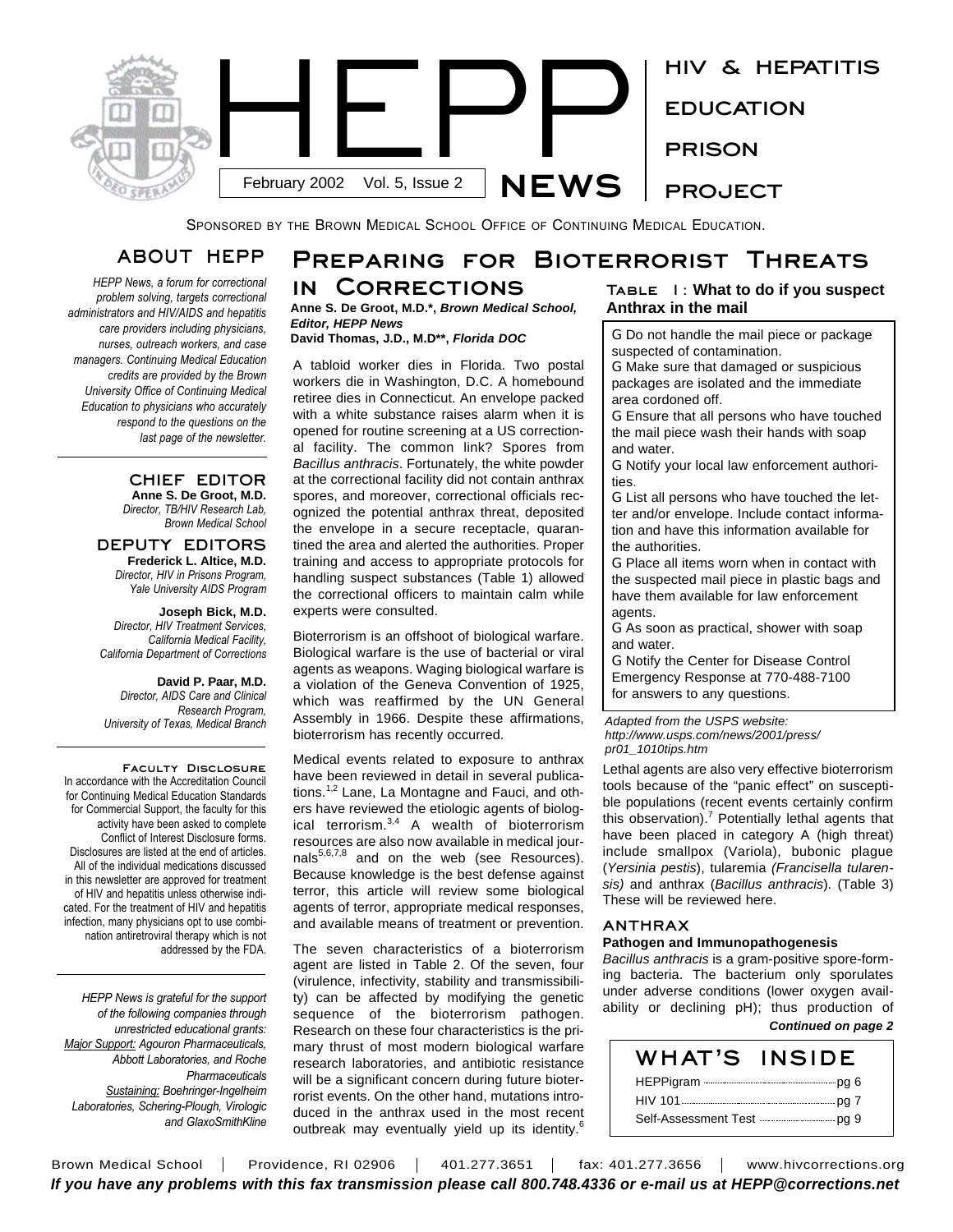#### **Preparing For Bioterrorist Threats...** *(continued from page 1)*

anthrax spores requires familiarity with these conditions. Anthrax disease is initiated by introduction of endospores by inhalation or via cutaneous contact (usually with skin that is otherwise compromised). At the site of entry, macrophages endocytose the anthrax spores and transport them to regional (in cutaneous anthrax) and thoracic (in inhalation anthrax) lymph nodes. Within the first few hours of infection, anthrax bacilli escape from the phagocytic vesicles of macrophages and replicate within the cytoplasm of these cells. The next phase of infection involves release of the mature bacilli from infected macrophages, four to six hours after the initial phagocytosis.<sup>11</sup> Proteins secreted by the mature bacilli combine to form the two anthrax toxins: lethal toxin (LT) and edema toxin (ET).<sup>12</sup> These toxins attack and destroy macrophages, causing them to spill their contents and damage surrounding tissues.

#### **Anthrax: Clinical course**

Of 10 recent cases described in JAMA, all but one was known to have handled mail contaminated with spores; the time of exposure to onset of symptoms (when known) was four to six days. <sup>2</sup> Symptoms at presentation included fatigue or malaise, fever or chills with sweats, dyspnea, minimal or nonproductive cough, and nausea or vomiting. The white blood count was elevated but not markedly so, at 9.8 X 103/mm 3 (range 7.5 to 13.3). Increased neutrophils and band forms were present. Six of the 10 patients were hypoxic, and all 10 chest X-rays were abnormal. On the Xrays, pulmonary infiltrates, pleural effusions, or mediastinal widening were noted, and involvement of the mediastinal nodes was confirmed with chest CTs. It is notable that inhalation of anthrax spores was previously believed to be lethal even at low doses. In the most recent reports, there was a 60% survival rate after exposure, which improved with prompt treatment, and chemoprophylaxis may have decreased the number of individuals who became overtly ill. Given a high enough index of suspicion and early aggressive treatment with effective antibiotics, recovery has now been shown to be possible. Thus, the threat of anthrax is much diminished in a vigilant clinical environment.

#### **Anthrax: Treatment and Vaccine**

Since anthrax is only contagious by spores, isolation and quarantine of infected individuals is not thought to be necessary. Prompt antibiotic treatment with potent anti-gram positive agents such as ciprofloxacin, clindamycin, amoxacillin, clarithomycin, imipenem, vancomycin, rifampin, or even

## **Table 2: Seven criteria determine the potency of a biological weapon**

**1.** Virulence- the damage inflicted by the weapon must be severe, though not necessarily fatal;

**2.** Infectivity- the size of the dose required to initiate an infection (best if low dose for economy of distribution) including the method of dosing;

**3.** Stability- the organism must survive and remain infectious until it reaches the host; **4.** The extent of natural immunity (the target population must have low immunity for the agent to be effective);

**5.** The availability of vaccines and other protective measures to the user, but not to the target;

**6.** The availability and ease of therapy (the organism should not be readily treatable by common anti-infective agents);

**7.** Transmissability, which is person to person spread of the disease (in warfare transmissability needs to be low to hit the target population and not start a worldwide pandemic. In terrorism, that approach may not be necessary.)

## **Table 3: Potential bioterrorist agents categorized by level of threat to public health**

| <b>CATEGORY A</b>            | <b>CATEGORY B</b>                | <b>CATEGORY C</b>      |
|------------------------------|----------------------------------|------------------------|
| Bacillus anthracis (anthrax) | Coxiella burnetti (Q fever)      | Nipah virus            |
| Clostridium botulinum        | Brucella species (brucellosis)   | <b>Hantaviruses</b>    |
| toxin (botulism)             | Burkholderia mallei (glanders)   | Tickborne encephalitis |
| Yersinia pestis (plague)     | Ricin toxin from                 | viruses                |
| Variola major (smallpox)     | Ricinus Communis                 | Yellow fever           |
| Francisella tularensis       | Toxin of Clostridium perfringens | Multidrug-resistant TB |
| (tularemia)                  | Staphylococcus enterotoxin B     |                        |
| Viral hemorrhagic fevers     |                                  |                        |

*Adapted from Lane and Fauci 3*

choramphenicol is recommended (see Table 4). All of these agents have been shown to be active in vitro against the Ames strain of anthrax associated with recent exposures. Penicillin (in combination with another agent), choramphenicol, vancomycin or rifampin should be considered when CNS involvement is suspected. Because of concern about possible antibiotic resistance of *B. anthracis* used in a bioterrorist attack, doxycycline or ciprofloxacin was chosen initially for antibiotic chemoprophylaxis until the susceptibilities were known. Recommendations switched to penicillin VK or amoxicillin once antibiotic susceptibilities were known. The required duration of prophylaxis is unknown, but is believed to be at least 90 days post exposure, based on available information on the persistence of vegetative spores.<sup>13</sup>

The BioPort Company makes the existing anthrax vaccine from a cell-free filtrate of *B. anthracis* cultures. The strain used to prepare the vaccine is V770-NP1-R, a toxigenic, nonencapsulated strain.<sup>14</sup> Vaccination using the inactivated cell-free filtrate vaccine requires six injections. As many as 30% of recipients experience local reactions, and life-threatening anaphylaxis has been associated with the existing vaccine. 15,16,17 Currently, the vaccine is neither recommended nor required, except for military personnel. Vaccine may be available

to individuals who wish to be immunized, but not to children and pregnant women. Development of a new anthrax immunization strategy has become a national priority.

## **PLAGUE**

#### **Plague: Pathogen**

The very threat of exposure to *Yersinia pestis*, the causative agent of plague, strikes fear in the heart of any individual who is familiar with world history: Between one third to one-half the population (approximately 50 million people) died from *Y. pestis* during the years of Black Death in Europe. During the epidemic of plague in London during the late 1600's, physicians abandoned the hospitals to the care of orderlies and fled, aware that exposure to diseased individuals could lead to transmission of the disease and death. <sup>18</sup> While antibiotics such as tetracycline and streptomycin can now prevent plague after exposure and treat all forms of the disease, Black Death remains a bioterrorist threat<sup>19</sup> that is compounded by the existence of antibiotic resistant strains<sup>20</sup> and widespread availability of the pathogen due to recurrent epidemics.<sup>21</sup> Airborne dissemination of drug-resistant plague by terrorists would have a devastating impact on civilians, hospital staff, and military personnel.

*Yersinia pestis*, the etiologic agent of plague, is a gram-negative obligate aerobe *Continued on page 4*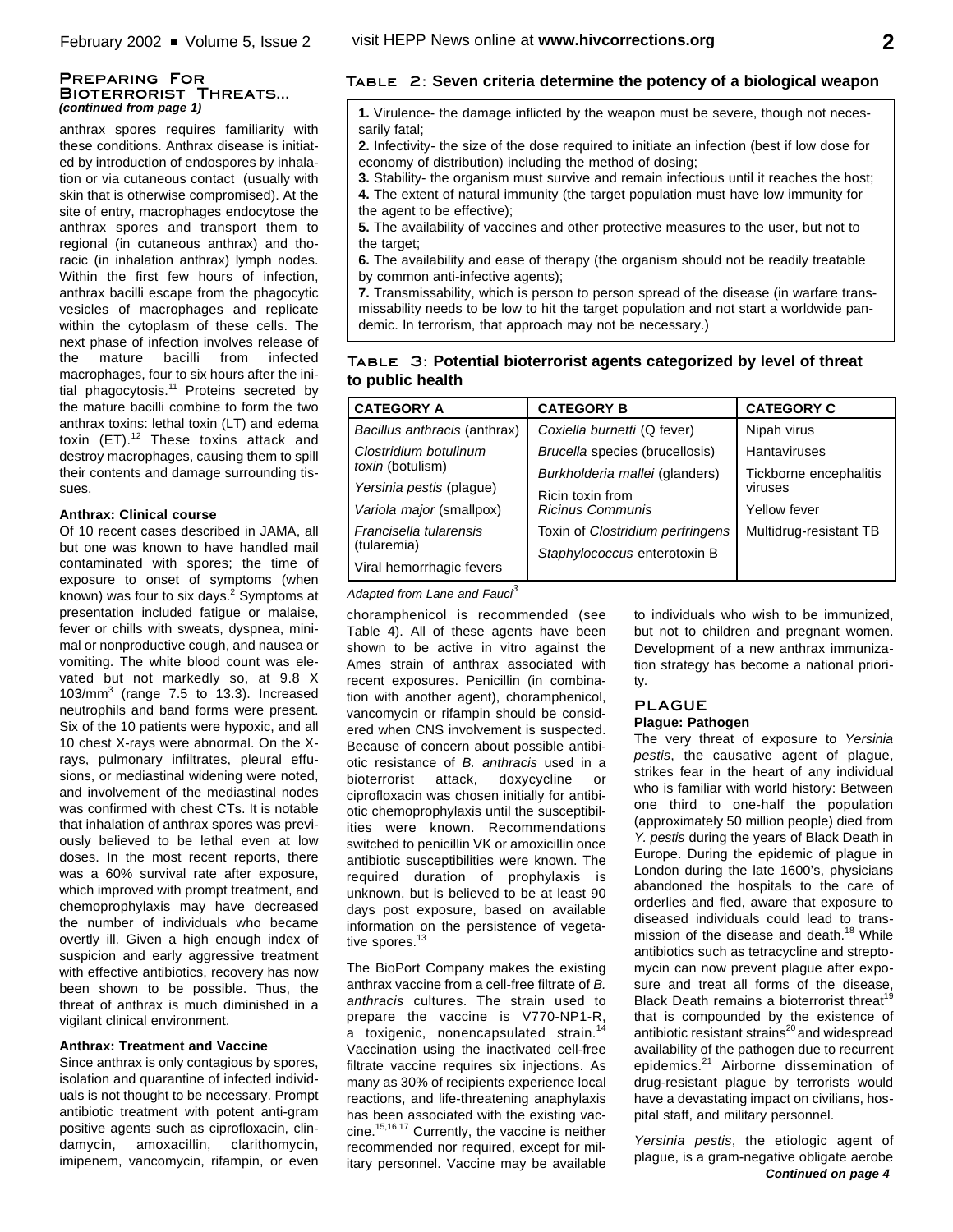# **Letter from the Editor**

#### *Being Prepared*

*Y-2-K awakened us to our potential vulnerability through MIS. We worked long and hard to prepare. January 1, 2000 came and went and "the world as we know it" did not end. But we were ready and we learned some things. One was reinforcement of our emergency operations procedures, or red books.*

*September 11 awakened us to the reality of terrorist-caused mass casualty incidents IN THE U.S.A.! We knew they happened in the Middle East; we knew they happened in Northern Ireland; we knew they happened in Britain; we knew they happened in Sri Lanka; but this was in the U.S. of A. We were NOT well prepared. We've had to scramble since then and we continue to react.*

*And then along came anthrax. That awakened us to the reality of bioterrorism IN THE U.S.A.! We thought nobody would dare; but somebody did. And it is much easier and less expensive to grow bacteria cultures or virus than it is to build a nuclear bomb or many other potential weapons of terrorism.*

*Although it seems unlikely that terrorists would directly target corrections, as part of larger communities we are at risk and would be affected by bioterrorism or other types of mass casualty incidents. We must be sure our emergency operations procedures include plans to deal with bioterrorism and that we have established lines of communications with both public safety and public health agencies. As you read about specific potential bioterrorism agents, think also about your response system and your communication links, especially with public health. The agent used could be something nobody has discussed but our systems must be ready to rapidly exchange information and respond. Safety and lives of our staff and our inmates may depend upon it.*

*After reading this issue, providers should be familiar with the presentations of and treatments for the bioterrorism pathogens discussed. Furthermore, since we hope that smallpox will not be common in corrections we have included an algorithm for the management of VZV, a pox more common in corrections. In addition, providers should have a sense of the various viral infections associated with HIV infection including their manifestations and ways to treat and prevent these infections.*

*Lester N. Wright, MD*

Published monthly and distributed by fax, HEPP News provides up-to-the-moment information on HIV and hepatitis treatment, efficient approaches to administering treatment in the correctional environment, national and international news related to HIV and hepatitis in prisons and jails, and changes in correctional care that impact HIV and hepatitis treatment.

#### **Senior Advisors**

Theodore M. Hammett, Ph.D. *Abt Associates*

Ned E. Heltzer, R.Ph., M.S. *Heltzer Associates*

Ralf Jürgens *Canadian AIDS Law Legal Network* Joseph Paris, Ph.D., M.D.

*CCHP Georgia Dept. of Corrections* David Thomas, J.D., M.D.

*Florida Dept. of Corrections* Lester Wright, M.D.

*New York State Dept. of Corrections* **Associate Editors**

Dean Rieger, M.D.

*Indiana Dept. of Corrections* Josiah Rich, M.D.

*Brown University School of Medicine, The Miriam Hospital*

Stephen Tabet, M.D., M.P.H. *Univ. of Washington Division of Infectious Disease Seattle HIVNET*

> David A. Wohl, M.D. *University of North Carolina*

> > **Managers**

Craig Grein *Brown University*

Michelle Gaseau *The Corrections Connection*

**Layout**

Kimberly Backlund-Lewis *The Corrections Connection*

**Distribution**

*Screened Images Multimedia*

**Managing Editor** Rebecca Nerenberg

*HIV/Hepatitis Education Prison Project* The editorial board and contributors to HEPP News include national and regional correctional professionals, selected on the basis of their experience with HIV and hepatitis care in the correctional setting.

# **Subscribe to HEPP News**

Fax to **617.770.3339** for any of the following: *(please print clearly or type)*

Yes, I would like to add/update/correct (circle one) my contact information for my complimentary subscription of HEPP News fax/email newsletter.

- Yes, I would like to sign up the following colleague to receive a complimentary subscription of HEPP News fax/email newsletter.
- Yes, I would like to have the following back issues emailed to me (please include volume/issue/date).

Yes, I would like my HEPP News to be delivered in the future as an attached PDF file in an email (rather than have a fax).

|  | NAME: NAME:                                                                                                                                            |                                             |
|--|--------------------------------------------------------------------------------------------------------------------------------------------------------|---------------------------------------------|
|  |                                                                                                                                                        | (Optional) # of HIV-Infected Inmates: _____ |
|  | CHECK ONE: O Physician O Physician Assistant O Nurse Practitioner<br>O Pharmacist O Medical Director/Administrator O HIV Case Worker/Counselor O Other | O Nurse/Nurse Administrator                 |
|  |                                                                                                                                                        |                                             |
|  |                                                                                                                                                        |                                             |
|  |                                                                                                                                                        |                                             |
|  |                                                                                                                                                        |                                             |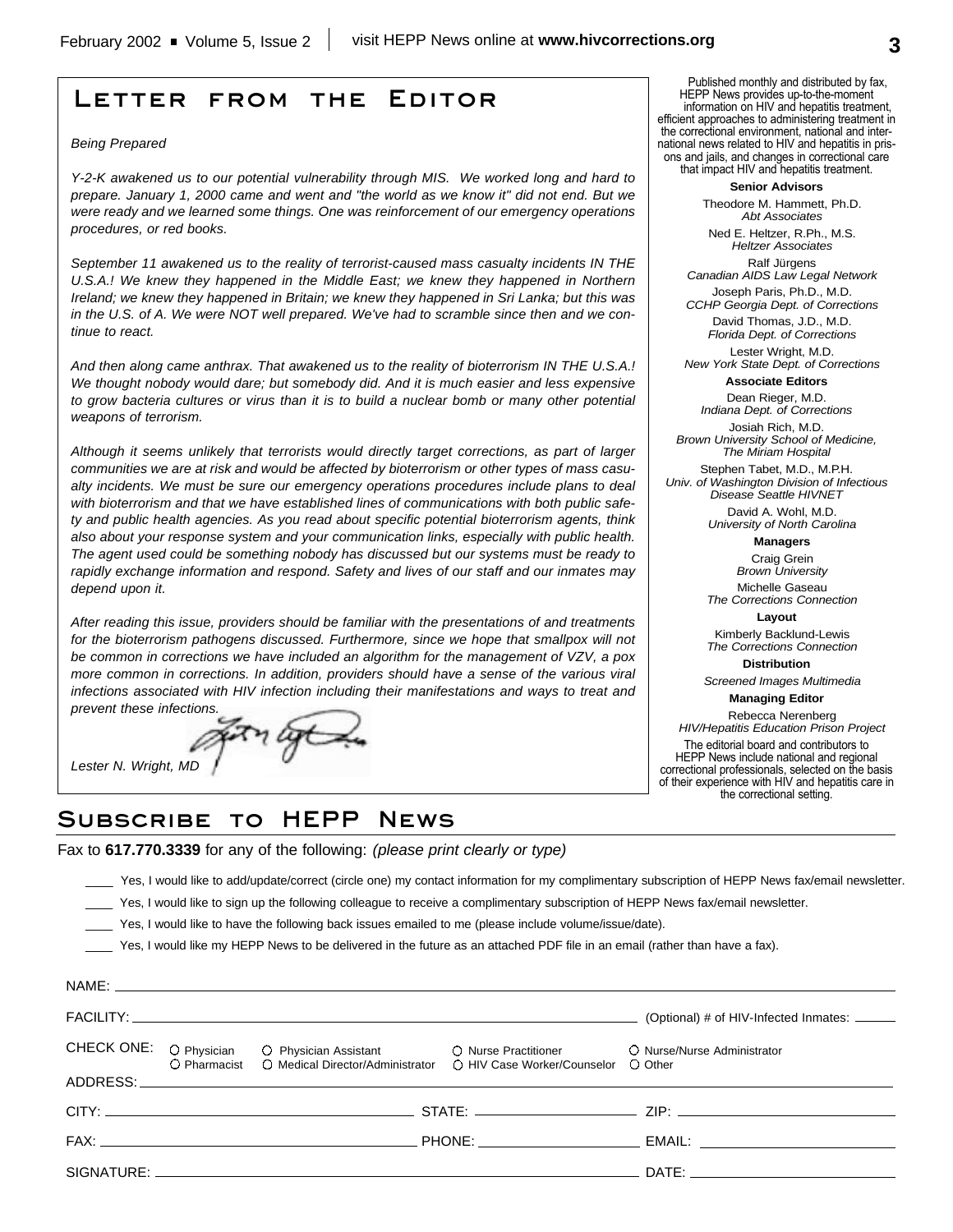#### **Preparing For Bioterrorist Threats...** *(continued from page 2)*

belonging to Enterobacteriacieae. The bacterium has several chromosomal and plasmid-associated factors that are linked with virulence and survival in mammalian hosts (such as rats) as well as the flea vector. Plague is endemic in certain areas of the world, causing epidemics when local conditions contribute to rodent infestation of human living quarters. More than 18,000 cases of plague were reported to WHO between 1980 and 1994.<sup>22</sup> One recent outbreak (Madagascar, 1996) was also marked by the discovery of two strains of multi-drug resistant *Y. pestis*, raising concern about the efficacy of antibiotics against plague in the future.<sup>21</sup>

#### **Plague: Clinical course**

Infection follows transmission by flea bite, by direct contact with infectious body fluids or by inhalation of airborne aerosolized bacteria. Infection causes an illness that is characterized by severe fever, myalgia, malaise, shaking chills, prostration, and gastrointestinal symptoms. The three forms of plague are bubonic, pneumonic, and septicemic.

Bubonic plague is the most common form of the disease, or 80 to 90% of the cases reported to the CDC in the United States. The incubation period of bubonic plague is two to six days. The most striking physical manifestations of bubonic plague are enlarged, necrotic lymph nodes (buboes) of the groin or armpit closest to the site of infection. Buboes are caused by *Y. pestis* infected macrophages migrating to the local lymph nodes. Septicemic plague occurs when *Y. pestis* invades and multiplies in the blood stream. The case-fatality rate of septicemic plague is 50% (most of these cases received treatment). Pneumonic plague is the most dangerous and fatal form of the disease, and the form most likely to occur when used as a terrorist weapon. The incubation period is one to three days, and patients who do not receive adequate treatment within 18 hours after the onset of respiratory symptoms are unlikely to survive.

An aerosolized plague weapon could cause fever, cough, chest pain, and hemoptysis with signs consistent with severe pneumonia one to six hours after exposure. Rapid evolution of disease would occur in the two to four days after symptom onset and would lead to septic shock with high mortality without early treatment. If 50 kg of *Y. pestis* were released as an aerosol over a city of five million, pneumonic plague would occur in as many as 150,000 persons, and 36,000 could die. 23

#### **Plague: Treatment and Vaccine**

Early treatment and prophylaxis with tetracy-

**Table 4. Treatment of Infections from Pathogens Likely to be used in Bioterrorism**

| Pathogen                           | <b>Preferred Treatment</b>                                                                                                                                                                                                                             | <b>Alternative Treatment</b>                                                                                                                                                                    | <b>Comments</b>                                                                                                                                                                                |
|------------------------------------|--------------------------------------------------------------------------------------------------------------------------------------------------------------------------------------------------------------------------------------------------------|-------------------------------------------------------------------------------------------------------------------------------------------------------------------------------------------------|------------------------------------------------------------------------------------------------------------------------------------------------------------------------------------------------|
| Inhalation <sup>1</sup><br>Anthrax | Initial (intravenous):<br>Ciprofloxacin 400 mg<br>every 12h OR<br>Doxycycline 100 mg<br>every 12 h AND one or<br>two additional antimi-<br>crobials                                                                                                    | Immunocompromised<br>individuals: same as<br>non-immunocompro-<br>mised adults**                                                                                                                | IV initially. Switch to<br>oral anitmicrobial thera-<br>py when appropriate:<br>Ciprofloxacin 500 mg<br>po BID OR Doxycycline<br>100 mg po BID<br>Continue for 60 days<br>(IV and po combined) |
| Cutaneous <sup>1</sup><br>Anthrax  | (oral): Ciprofloxacin<br>500 mg po BID OR<br>Doxycycline 100 mg<br>po BID                                                                                                                                                                              | Immunocompromised<br>individuals: same as<br>non-immunocompro-<br>mised adults**                                                                                                                | 60 Days                                                                                                                                                                                        |
| Plague <sup>ll</sup>               | contained casualty<br>setting: Streptomycin<br>1 g IM twice daily                                                                                                                                                                                      | contained casualty set-<br>ting: Doxycycline, 100<br>mg IV twice daily or 200<br>mg IV once daily<br>Ciprofloxacin, 400 mg<br>IV twice daily<br>Chloramphenicol, 25<br>mg/kg IV 4 times daily** | For mass casualty<br>and postexposure<br>prophylaxis, see<br>www.bt.cdc.gov/Agent/<br>Plague/Consensus.pdf                                                                                     |
| Tularemia <sup>III</sup>           | Streptomycin 15-20<br>mg/kg/day IM in divid-<br>ed doses x 7-14 days                                                                                                                                                                                   | Gentamicin 2-5<br>mg/kg/day in divided<br>doses x 7-14 days                                                                                                                                     | Clinical relapse occurs<br>more frequently when<br>tetracycline or chloram-<br>phenicol are used<br>(loading dose 30 mg/kg<br>orally, then 30<br>mg/kg/day orally in<br>divided doses x 14 D)  |
| Small Pox <sup>IV</sup>            | There is no proven treatment for smallpox.<br>Patients with smallpox can benefit from support-<br>ive therapy (intravenous fluids, medicine to con-<br>trol fever or pain, etc.) and antibiotics for any<br>secondary bacterial infections that occur. |                                                                                                                                                                                                 | In people exposed to<br>smallpox, the vaccine<br>can lessen the severity<br>of, or even prevent ill-<br>ness if given within 4<br>days after exposure.                                         |

#### *I. MMWR 50 (42): 917-919.*

*II. These guidelines are from a consensus paper. There have not been large published trials of treating plague in humans. http://www.bt.cdc.gov/Agent/Plague/Consensus.pdf III. Mandell GL, Douglas RG, Bennett JE eds. Principles and Practice of Infectious Diseases. Churchill Livingston Inc; New York: 1985.*

*IV. http://www.bt.cdc.gov/DocumentsApp/FactsAbout/facts\_about.pdf*

*\*For more guidelines, visit the CDC at http://www.bt.cdc.gov/DocumentsApp/Anthrax/ 10312001/han51.asp and http://www.cdc.gov/mmwr/preview/mmwrhtml/mm5043a6.htm*

*\*\* For guidelines on pregnant women and children, see MMWR 50 (42): 917-919.*

cline (doxycycline) or fluoroquinolones (Ciprofloxacin, ofloxacin) is effective. Streptomycin or gentamicin is also effective. <sup>19</sup> Killed bacteria have been used in plague vaccine since 1896. The only whole cell (killed) vaccine produced in the U. S. was discontinued by its manufacturers in 1999. Plans for future production or licensing are unclear. The vaccine was prepared from formalin-inactivated *Y. pestis* organisms. Reactions to the vaccine were reported, tended to increase in number and severity as the number of doses increased, and, on occasion, were fatal.<sup>24</sup> However, the vaccine appears to be effective. Only eight cases of plague were diagnosed among U.S. personnel in Vietnam who received

plague vaccine (one case per 106 person years of exposure). In contrast, there were thousands of cases of plague among citizens in Vietnam during the same period (333 cases per 106 person years of exposure, 1961-1971). It is not clear whether the vaccine protects against pneumonic plague, as there were at least two reported cases of pneumonic plague in successfully vaccinated military personnel.<sup>25</sup>

#### **TULAREMIA**

#### **Tularemia: Pathogen**

Tularemia is a disease caused by the facultative intracellular bacterium, *Francisella tularensis*. Infection is usually associated with exposure to rabbits, and tick bites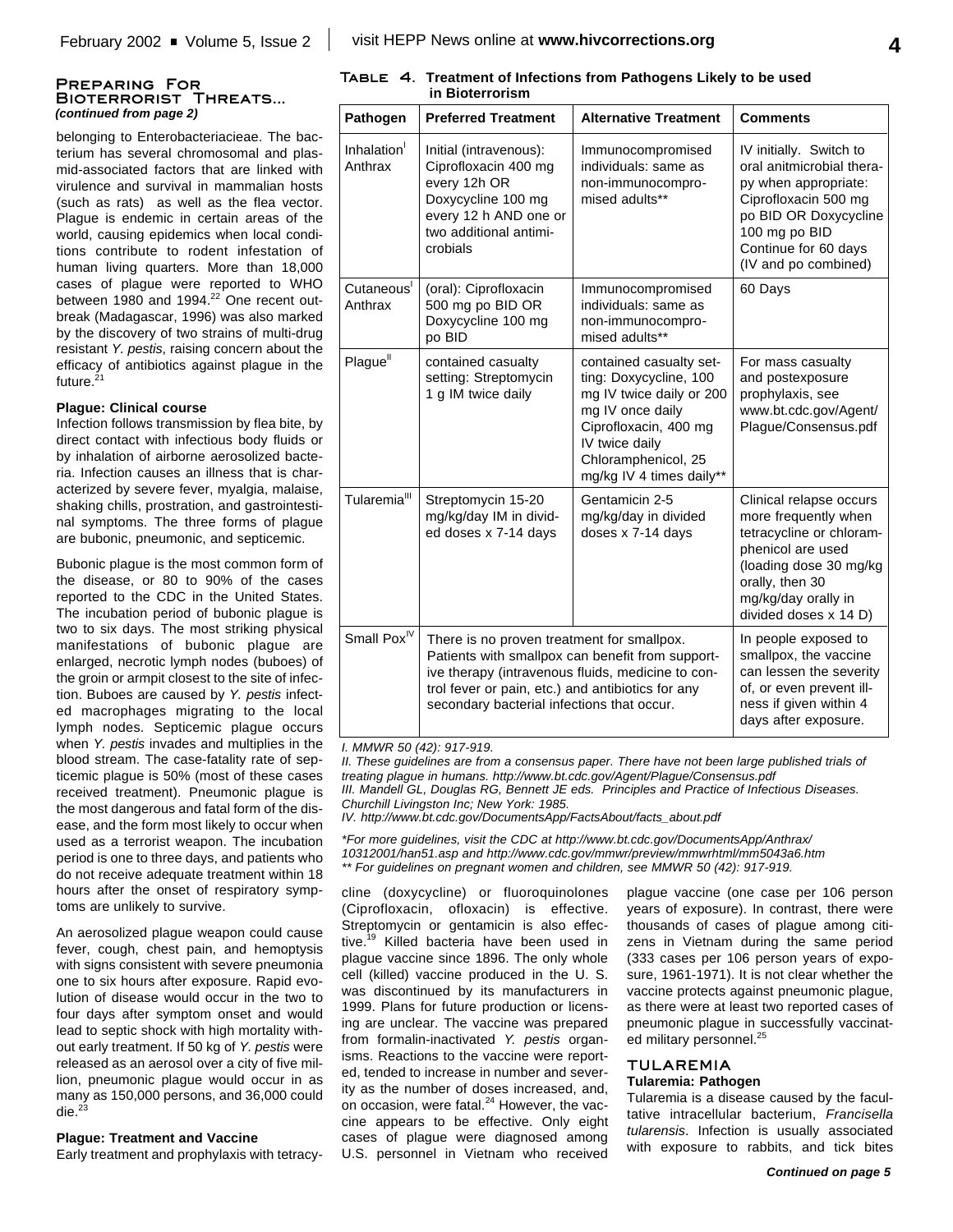#### **Preparing For Bioterrorist Threats...** *(continued from page 4)*

appear to be the main means of transmission to humans. The peak incidence was in 1939, when about 2,300 cases were reported. An outbreak of tularemia recently occurred on Martha's Vineyard.<sup>26</sup>

#### **Tularemia: Clinical Course**

After cutaneous exposure, Tularemia can presents as slow to heal ulcer at the site of contact, along with swelling of the regional lymph nodes. Oral ingestion can cause pharyngitis, abdominal pain, diarrhea and vomiting. Inhalation of infectious material may be followed by pneumonic involvement or a primary septicemic syndrome. The pneumonic/septicemic syndrome is associated with a 30%-60% case-fatality rate if untreated, and it is very similar to the presentation of anthrax.

#### **Tularemia: Treatment and Vaccine**

Prompt treatment with streptomycin, gentamicin, doxycycline, or ciprofloxacin is recommended. Prophylactic use of doxycycline or ciprofloxacin may be useful in the early postexposure period.<sup>27</sup> Immediately after a bioterrorist event, 14 days of oral doxycycline or ciprofloxacin should be administered to exposed persons, as only 10 organisms are required to produce disease. If the attack is only recognized after several persons have become ill, persons who may have been exposed should not take prophylaxis, instead, they should be instructed to begin a "fever watch" (notifying their physician if a fever develops and seeking prompt treatment). Any unexplained fever or flu-like illness that occurs within 14 days of exposure would indicate that treatment should begin.

The existing Tularemia vaccine is a live organism derived by attenuation (LVS). The molecular basis of attenuation of the LVS strain and the degree of attenuation is unclear. Protective immunity is incomplete.<sup>28</sup> Furthermore, quality control type problems with "scale up" of the existing vaccine may impede the use of the LVS as a preventive vaccine in the context of large-scale vaccination campaigns.

#### **SMALLPOX Smallpox: Pathogen**

Smallpox is the most feared and potentially devastating of all commonly discussed bioterrorism agents because of the potential for dissemination from person to person after a terrorist event, and the lack of antiviral agents for treatment. Smallpox spreads from person to person via respiratory secretions, direct contact with lesions, and by contaminated clothing and linens (infected blankets were once used by British troops to disseminate smallpox among American Indians). Smallpox is fatal in approximately a third of previously unvaccinated persons.

Smallpox can be manufactured in large quantities, can be stored for long periods of time, and is infectious as when distributed as an aerosol. Furthermore, because the WHO campaign in the 1970's eradicated circulating virus, vaccination was discontinued and therefore, a large percentage of the current population has no immunity to the virus. The stockpile of smallpox vaccine currently available is controlled by the CDC and is decades old. It is thought not to be nearly enough to contain a US outbreak. 29

The incubation period for smallpox (variola) has been estimated to be from nine to 13 days. Onset is marked by the occurrence of the first lesions - as these are usually flattened, brown, macules and not vesicles, so the prodromal stage may be missed by inexperienced medical personnel. The infected individual is contagious once these macules have occurred. Fever develops late in the prodrome (2nd or 3rd days). The overtly symptomatic stage, which coincides with the onset of a vesicular rash predominantly on the extremities and face and less prominent on the trunk (that progresses, over weeks, to eschars), typically occurs 48 to 72 hours after the onset of fever, and lasts up to 21 days. The infected individual is contagious during the entire symptomatic period, however, the prodromal phase (when the patient is not yet confined to bed by severe illness) is the period when dissemination is expected to occur. Quarantine is an extremely effective measure.

#### **Smallpox: Treatment and Vaccine**

One antiviral agent, Cidofovir, has recently proven useful in the treatment of cowpox infections in mice. Whether or not it can be used to treat smallpox in a bioterrorist event is not clear (and is not approved.) $^{30}$ 

Smallpox (variola) immunity is achieved by vaccination with a live, related virus (vaccinia, or cowpox), using methods first described by Jenner in the late 1700's. If mass vaccination were necessary now, it would be difficult to screen out individuals at risk for adverse vaccination effects. Severe, occasionally fatal, cases of cowpox have occurred in eczematous and immunosuppressed individuals, although cowpox has not yet been reported in anyone infected with the human immunodeficiency virus.<sup>31</sup> Furthermore, because the smallpox vaccine is live, the infection can be passed from person to person. Although this is not a complication for healthy people, it has the potential to cause problems for immunocompromised (i.e. HIV-positive) people, if they were to come into contact with vaccinated individuals. The impact of vaccination of large populations, especially in cities where HIV infection is common, is difficult to assess.

Another problem with the smallpox vaccine is the medium used to propagate the virus.

Smallpox vaccine was made by Wyeth Laboratories from a strain originally isolated by the New York City Board of Health. Live vaccine strain vaccinia (cowpox) was originally harvested from the lesions on vacciniainfected cows. Wyeth discontinued making the vaccine available for public use in 1983, however, they recently received several billion dollars from the department of defense to re-develop the facilities, infrastructure, and expertise to produce the smallpox vaccine, using cell culture techniques. Continued use of cows or other live animals for vaccine production may pose many complications including contamination with bacteria, viruses, or prions, and animal proteins causing adverse reactions in humans. Regardless of the type of vaccine that is made, in the U.S. alone at least 40 million doses of small pox vaccine are needed in order to stop an outbreak following a bioterrorist event. 29

#### **CONCLUSION**

The four most important lessons learned in the context of recent bioterrorist events are that: 1) Delay in intervention can be costly, leading to an increase in the number of cases that occur and mortality associated with those cases; 2) Post-attack intervention should combine rapid treatment of individuals who have the disease, quarantine (if smallpox), antibiotic prophylaxis (if indicated) and vaccination (if available); 3) Proper planning includes training of medical, public health and public safety personnel to recognize the infectious agent or event and respond appropriately; and 4) Stockpiles of vaccines and antibiotics should be developed by the authorities. Public health authorities and policymakers need to make detailed response plans available (on the web and in other public locations). And, as we learned from our own experience in corrections, a large part of the preparation for bioterrorist events involves educating medical personnel and staff so that they are familiar with bioterrorism agents and aware of the appropriate procedures and protocols to follow.

*\*Consultant & Speaker's Bureau: Abbott, Agouron Pharmaceuticals, Merck, Roche, Boehringer-Ingelheim/Roxane Laboratories. \*\*Nothing to disclose*

#### *REFERENCES:*

*1. Borio L, Frank D, Main V, Chiriboga C, Pollanen M, Ripple M, Ali S, DiAngelo C, Lee J, Arden J, Titus J, Fowler D. JAMA. 2001;286:2554-2559. 2. Jernigan JA, Stephens DS, et al. 2001 Emerg Infec Dis 7(6): 933-944. 3. Lane HC, La Montagne JR, Fauci AS. 2001 Nature Medicine 7 (12):1271-1273. 4. Kortepeter, MF, Parker, GW. Emerging Infectious Disease, Vol 5(4): 523-527, July-August 1999. 5. Inglesby TV, Henderson DA, Bartlett JG, et al. JAMA. 1999; 281:1735-1745.*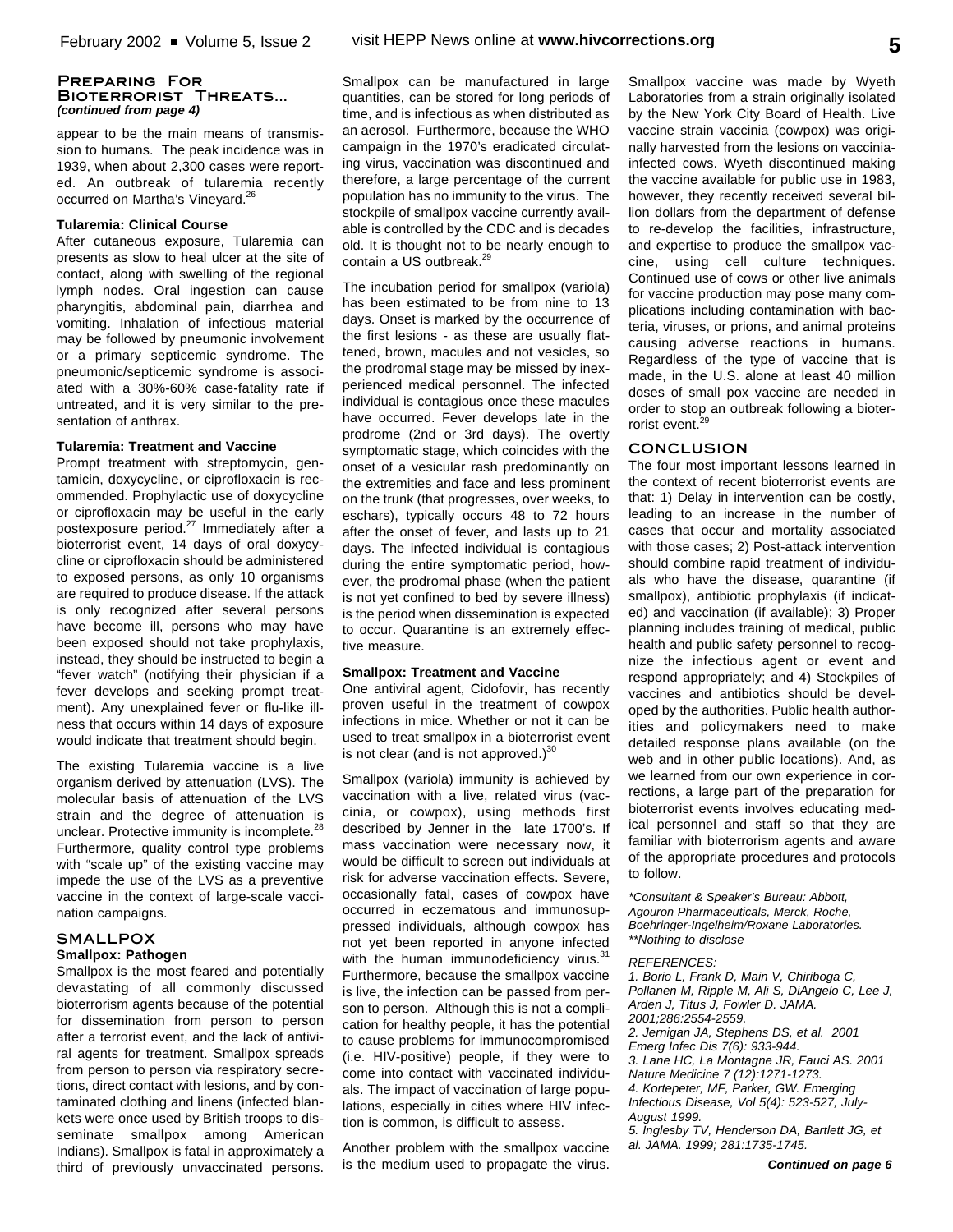*6. Henderson DA, Inglesby TV, Bartlett JG, et al. JAMA. 1999; 281:2127-2137. 7. Inglesby TV, Dennis DT, Henderson DA, et al. JAMA. 2000; 283:2281-2290. 8. Arnon SA, Schecter R, Inglesby TV, et al. JAMA. 2001; 285:1059-1070. 9. Parker L, Johnson K, Sternberg S. USA Today. Nov. 11 2001. 10. Stern J. 1999 Emerg Infec Dis 5 (4): 517-522. 11. Dixon TC, Fadl AA, Koehler TM, Swanson JA, Hanna PC. 2000 Cell Microbiol 2 (6):453-63. 12. Bhatnagar R, Batra S. Crit Rev Microbiol 2001;27(3):167-200. 13. Dixon TC, et al. 1999 NEJM, 341(11) : 815-826. 14. CDCP. MMWR, 2000 Dec 15;49(RR15). http://www.cdc.gov/mmwr/preview/mmwrht ml/rr4915a1.htm 15. Hayes SC, World MJ. J R Army Med Corps, 2000 Oct;146(3):191-5. 16. Charatan F. BMJ 2000 Oct 21;321 (7267):980. 17. Swanson-Biearman B, Krenzelok EP. J Toxicol Clin Toxicol, 2001;39(1):81-4. 18. Sally Thompson, St Bartholomew's Hospital Website on the Plague, http://www.medmicro.mds.qmw.ac.uk/yersini a/Plague\_history.html, accessed Jan 2001. 19. Inglesby TV, Dennis DT, Henderson DA, Bartlett JG, Ascher MS, Eitzen E, Fine AD, Friedlander AM, Hauer J, Koerner JF, Layton M, McDade J, Osterholm MT, O'Toole T, Parker, Perl TM, Russell PK, Schoch-Spana M, Tonat K. JAMA 2000 May 3;283(17):2281-90. 20. Galimand M, Guiyoule A, Gerbaud G, Rasoamanana B, Chanteau S, Carniel E, Courvalin P. NEJM 1997 Sept; 333 (10). 21. Chanteau S, Ratsitorahina M, Rahalison L, Rasoamanana B, Chan F, Boisier P, Rabeson D, Roux J. Infect 2000 Jan;2(1):25- 22. Fritz, CL, Dennis, DT, Tipple, MA, Campbell, GL, McCance, CR, Gubler, D. Emerg Infect Dis (2) Jan 1996. 23.Health Aspects of Chemical and Biological weapons, Geneva Switzerland: World Health Oraganization 1970: 98-109. 24. CDC. Prevention of Plague: recommendations of the advisory committee on immunization practices ACIP\_ MMWR 1996: 45: 1-15. 25. Cohen, RJ, Stockard, JL. JAMA 1967: 202: 365-6. 26. Seldman KA, Enscore RE, et al. NEJM 2001; 345 (22): 1601-1606. 27. Dennis DT, et al. JAMA. 2001; 285:2763-2773. 28. Tarnvik A. Rev ID, Vol 11(3) 1989. 29. Meltzer MI, Damon I, LeDuc JW, Millar JD. 2001 Emerg Infec Dis 7(6): 959-969. 30. Bray M, Martinez M, Smee DF, Kefauver D, Thompson E, Huggins JW. J Infect Dis 2000 Jan;181(1):10-19. 31. Baxby D, Bennett M, Getty B. Br J Dermatol 1994 Nov;131(5):598-607.*

# **HEPPigram: A More Common Pox**

## **Management of Varicella Zoster Exposure in a Congregate Living Environment** (Chicken Pox (CP) or Shingles)



*Developed by Joseph Bick, M.D.^, Editor, HEPP News. ^Nothing to disclose*

VZV=Varicella Zoster Virus

VZIG=Varicella Zoster Immune Globulin

\*Alternatively, assign to work in area where no contact with immunocompromised or pregnant individuals. \*\*And has been observed in both HIV-positive and HIV-negative patients. These cases are rare and tend to be mild.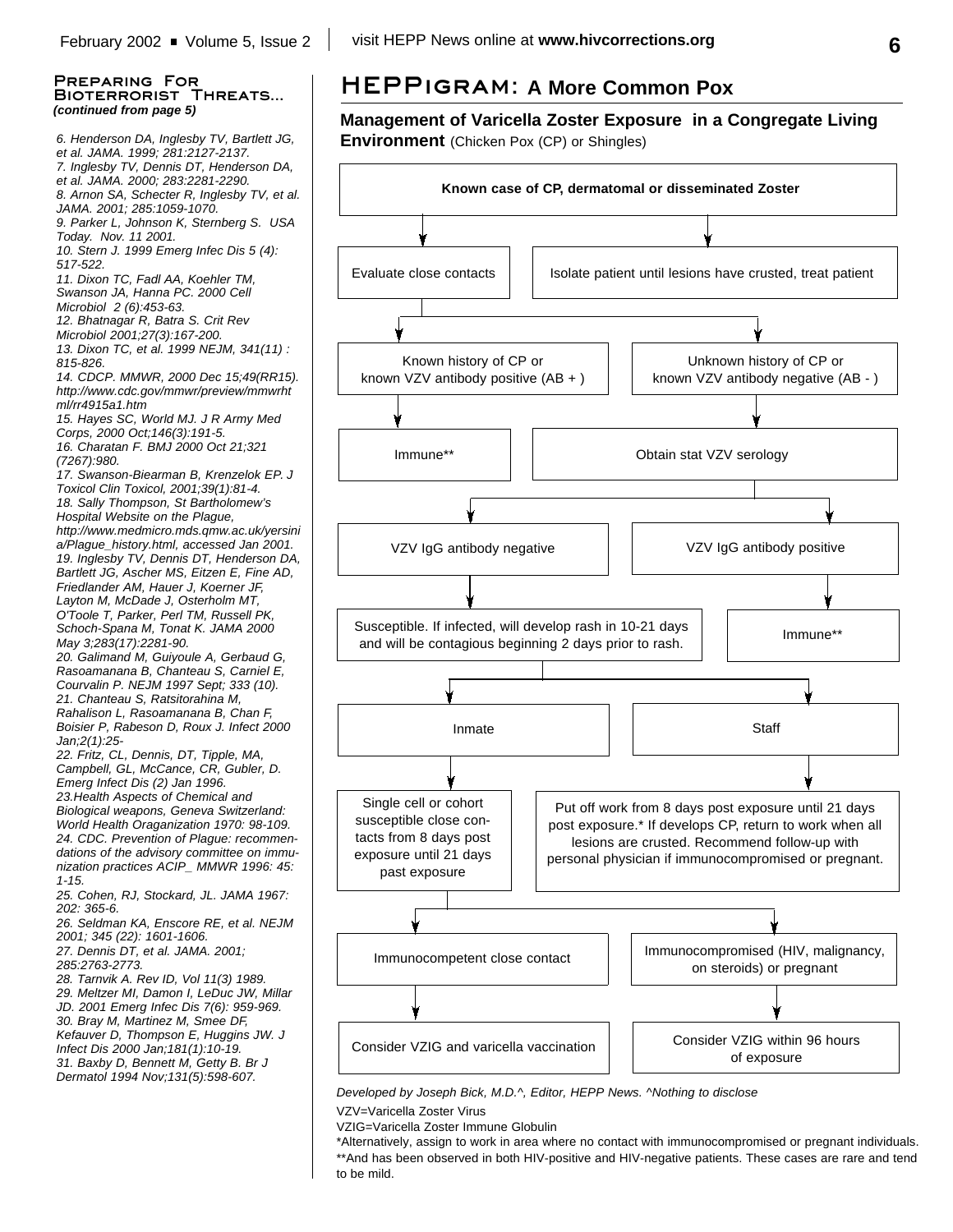# $\overline{O}$  $\ge$

#### **Management of HIV-Related Viral Diseases Common Name** Flu Chicken Pox **Shingles CMV** "Mono" and Oral Hairy Leukoplakia Kaposi's Sarcoma G Cold sores G Genital Herpes **Scientific Name** Influenza Varicella Zoster (primary) Varicella Zoster (dermatomal zoster) Cytomegalovirus Epstein Barr Virus KSHV or Human Herpes Virus-8 (HHV8) G Herpes Simplex Virus 1 (HSV1) G Herpes Simplex Virus 2 (HSV2) **Virus Family** Orthomyxoviridae Herpesviridae Herpesviridae Herpesviridae Herpesviridae Herpesviridae Herpesviridae **Manifestation** Bronchopneumonia, interstitial infiltrates Vesicles on erythematous base Vesicles on erythematous base, usually unilateral, dermatomal Opthalmitis, Pneumonia, Hepatitis, **Gastroenteritis** White plaques with vertical folds; patches/ confluent on tongue, usually lateral surface ± dorsum One or more red or violaceous macules, papules or nodules (usually in cooler locations of the body) Cluster of vesicles on erythematous base **Treatment** (not yet standard) Amantadine/ramantadine or neuramidase inhibitors Acyclovir 800 mg PO 5x/D x 7-10 D (acyclovir resistant: Foscarnet 40 mg/kg IV q8h) \*\* Acyclovir 10 mg/kg IV q8h x 7 D or 800 mg PO 5x/D x 7-10 D\* (acyclovir resistant: Foscarnet 40 mg/kg IV q8h)\*\* Ganciclovir 5mg/kg IV bid x 14-21 days or foscarnet 60 mg/kg IV q8h x 14-21 D Acyclovir 800 mg PO 5x/day x 2-3 weeks, then 1.2-2g/day; Tretinoin (Retin A) 0.025% to 0.05% solution applied 2-3x/day IF local: topical liquid nitrogen; intralesional vinblastine (0.01 mg - 0.02 mg/ lesion) q 2 wks x3; radiation (low does, eg 400 rads/ week x 6 weeks); laser† Acyclovir 200 mg PO 5x/D or 400 mg 3x/D; p to 800 mg PO 5x/D or IV acyclovir 5 to 10 mg/kg q8h  $\times$  5 to 7 D; famiciclovir 125 mg PO bid; valacyclovir 0.5 to 1 g PO bid; or foscarnet 40 mg/kg IV q8 h or 60 mg q12h **Prevention** Preferred: Flu vaccine 0.5 mL IM yearly (Oct/Nov) If necessary after exposure\*: VZIG 5 vials (6.25 mL) IM within 48-96 h of exposure (AIII) If necessary after exposure\*: VZIG 5 vials (6.25 mL) IM within 48-96 h of exposure (AIII) Oral ganciclovir 1g PO tid (CI) No prevention; Present in approximately 20% of asymptomatic HIVpositive patients, common as the disease progresses ART often improves KS lesions in the absence of specific therapy Acyclovir 400 mg PO bid or famiciclovir 125-250 mg PO bid or valacyclovir 500 mg PO bid or 1 g/D

†IF Systemic KS: Liposomal daunorubicin (DaunoXome) 40-60 mg/m2 IV q 2 weeks or liposomal doxorubicin (Doxil) x 10-20 mg/m2; Taxol 100-135 mg/m2 q 2-3 weeks; adriamycin, bleomycin, and either vincristine or vinblastine (ABV); vincristine/vinblastine; bleomycin/vinca alkaloids; alpha interferon (18-36 million IU/D) IM or SC x 10-12 weeks then 18 M.U./D-36 M.U. 3X/ week = million units

\*Indications for VZIG = exposure to varicella zoster in: a non-immune immuniocompromised individual, an immunocompromised person whose varicella status is unknown; and a non-immune pregnant woman

\*\* Famciclovir or valacyclovir are frequently preferred for oral therapy of shingles due to easier adherence, better efficacy, or improved drug levels. *Strength of Recommendation Ratings:* A: Should always be offered; B: Should generally be offered; C: Optional; D: Should generally NOT be offered; E: Should NEVER be offered

*Quality of Evidence:* I: Evidence from at least one properly randomized, controlled trial; II: Evidence from at least one well-designed clinical trial without randomization, from cohort or case-controlled analytic studies (preferably from more than once center), or from multiple time-series studies. Or dramatic results from uncontrolled experiments; III: Evidence from opinions of respected authorities based on clinical experience, descriptive studies, or reports of expert committees.

*References:*

*Bartlett JG and Gallant JE. 2001-2002 Medical Management of HIV Infection. Johns Hopkins University, MD. 2001. Merigan TC, Bartlett JG, Bolognesi D, eds. Textbook of AIDS Medicine. Williams and Wilkins. Baltimore, MD. 1999.*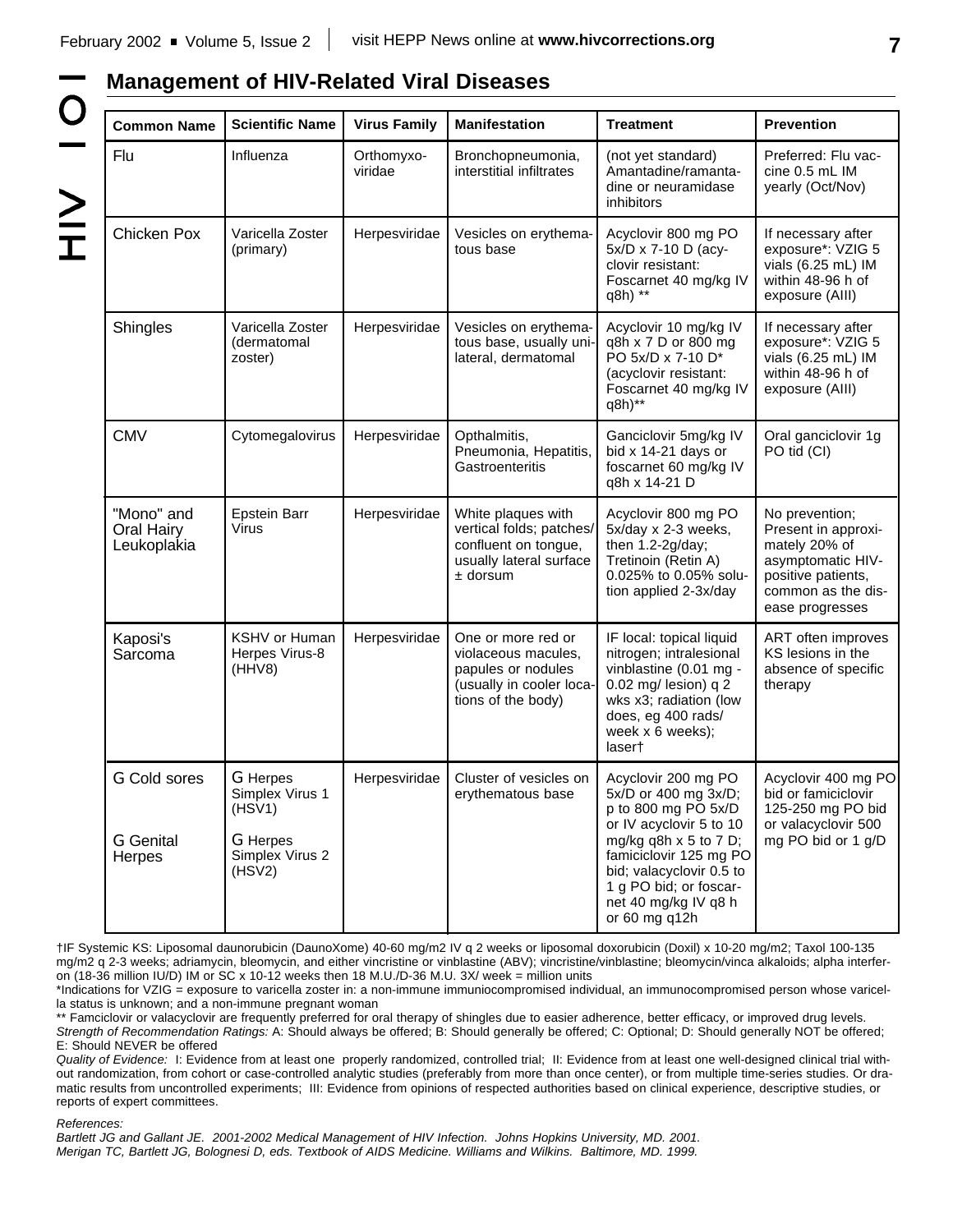# **Save the** DATES

#### **2002 National STD Prevention Conference**

*March 4-7, 2002 San Diego, California* Fee: after Feb. 8: \$165 Visit: http://www.stdconference.org/ Call: Glenda Vaughn, 404.639.8260 Email: ghv1@cdc.gov

**Management of HIV/AIDS in the Correctional Setting: A Live Satellite Videoconference Series "Dermatological Manifestations of HIV Infection"** *March 12, 2002 12:30-3:30 p.m. EST* Call: 518-262-4674 Email: ybarraj@mail.amc.edu Visit: www.amc.edu/patient/HIV/ hivconf.htm CME credit Available

#### **American Correctional Health Services Association Annual Conference**

*March 14-17, 2002 Portland,Oregon* "Corrections in the Continuum of Care" Fee: members \$245; nonmembers \$295 Email: achsa@mindspring.com Call: 636.561.8857 Fax: 636.625.6356 Visit: http://www.corrections.com/ achsa/

## **14th National HIV/AIDS Update Conference (NAUC)**

*March 19-22, 2002 San Francisco, California* Sponsored by amfAr Fee: Dec 15-March 1: \$325; After March 1: \$375 (special rates available) Visit: http://www.amfar.org/cgibin/iowa/nauc/index.html CME credit available

#### **International Conference on Emerging Infectious Diseases (ICEID)**

*March 24-27, 2002 Atlanta, Georgia* Fee: before March 4: \$300; on-site: \$350 Visit: http://www.cdc.gov/iceid/ Call: Charles Schable, 404.639.4581 Email: cas1@cdc.gov

# **Inside News**

#### **HIV**

#### **Half of HIV-positive Patients Harbor Drug-Resistant Virus**

*Washington Post, 12/19/01*

A report at the annual American Society of Microbiologists (ASM) meeting revealed that approximately half of HIV-positive patients are infected with virus resistant to at least one antiretroviral drug. The study surveyed patients in cities and rural areas across the US, in small clinics and large hospitals in 1999. The study found 37% of patients with no detectable virus, while of the remaining 63% of patients with detectable virus, 78% had drug-resistant virus. Overall, 49% of HIV-positive patients are infected with drug-resistant virus. A similar study presented at ICAAC linked the lowest CD4+ cell count in the patient's history to the likelihood of developing drug resistance. Ninety percent of patients whose lowest CD4+ cell count was <50 had developed drug resistance compared with 80% of patients whose lowest CD4+ count was between 50 and 200, 50% of patients whose CD4+ count never dropped below 500. Experts interpret this as support for starting treatment early.

#### **STI Looks Promising for Some Patients**

A new review of information on Structured Treatment Interruption (STI) has revealed that HAART treatment that incorporates STI may be beneficial for patients who are newly infected with HIV. Studies of small patient cohorts have found that newly infected patients who are put on a HAART regimen that includes STI are able to maintain long-term control of viral replication. The optimal length of the on-drug/off-drug cycle has not yet been determined and it is not known if STI could provide any benefit to chronicallyinfected HIV patients with significant immune system damage (Lori, JAMA 2001; 286:2981- 2987). To help answer some of these questions, the National Institute of Allergy and Infectious Diseases (NIAID) is organizing a larger study on the outcomes of patients placed on a Structured Treatment Interruption (STI) regimen. Half of the participants will be put on continuous HAART therapy while the other half will be put on a HAART regimen including STI. Possible STI benefits include fewer side effects from drug toxicity for the patient and a cost reduction for Medicaid and insurance companies (Rocky Mountain News, 1/10/02; Denver Post, 1/10/02). For more on STI, see HEPP News, Oct. 2001.

#### **HIV-Positive Californians Guaranteed Access to HIV Specialists**

#### *BW HealthWire, 1/6/02*

California currently has a law that requires managed care companies to provide HIV-positive patients with HIV medical specialists. Beginning July 1, 2002, those who wish to be recognized as HIV specialists must be certified by the American Academy of HIV Medicine (AAHIVM), or meet the specific accreditation criteria. For information on free accreditation, visit www.aahivm.org or call 866-241-9601.

#### **Hepatitis**

#### **Demand Exceeds Supply: PEG-Intron** *Wall Street Journal, 1/16/02*

Schering-Plough announced that demand for the new HCV drug PEG-Intron (pegylated interferon) (see Newsflashes, HEPP News October 2001) currently exceeds supply. To address this, Schering has developed a procedure for all patients who wish to begin drug treatment. Most new patients may wait 10-12 weeks before beginning their PEG-Intron treatment. However, all 60,000 patients who are already being treated with the medication should not experience any problems with the supply. There is supply setaside for "urgent" requests for PEG-Intron, which will be reviewed by a medical committee. For more information, call 908.298.2202.

#### **Hepatitis C Protease Inhibitor**

#### *New York Times, 1/7/02*

Like HIV, Hepatitis C Virus (HCV) needs its protease enzyme for replication. Eli Lilly and Co. and Vertex Pharmaceuticals have been working on a new anti-HCV drug, a protease inhibitor that blocks the function of the protease enzyme. This new drug can be taken orally and is expected to enter human trials in 2003.

# **Resources & Websites**

## **CDC Public Health Emergency Preparedness and Response** information on various

biopathogens is available from the CDC at: www.bt.cdc.gov/ www.cdc.gov/mmwr/indexbt.html www.cdc.gov/mmwr/PDF/wk/mm5041.pdf www.cdc.gov/mmwr/PDF/wk/mm5042.pdf www.bt.cdc.gov/Agent/Smallpox/Smallpox.asp www.bt.cdc.gov/Agent/Anthrax/Anthrax.asp www.bt.cdc.gov./Agent/Tularemia/Tularemia.asp www.bt.cdc.gov/Agent/Botulism/Botulism.asp www.cdc.gov/mmwr/preview/mmwrhtml/ mm5041a2.htm

**Educational Video on Bioterrorism in the Mail**

available for people who sort, process and deliver mail. Order from the Pubic Health Foundation

(PHF): call 877.252.1200; fax 301.843.0159; or visit http://bookstore.phf.org

#### **Anthrax Information**

http://www.anthrax.osd.mil/

#### **HIV Treatment Resources NEW Adult and Adolescent HIV Treatment guidelines**

http://www.hivatis.org/guidelines/adult/ Feb04\_02/AdultGdl.pdf

**NEW HHS Guidelines for the use of Antiretrovirals in Pregnant Women** http://www.hivatis.org/guidelines/perinatal/ Feb4\_02/Perin.pdf